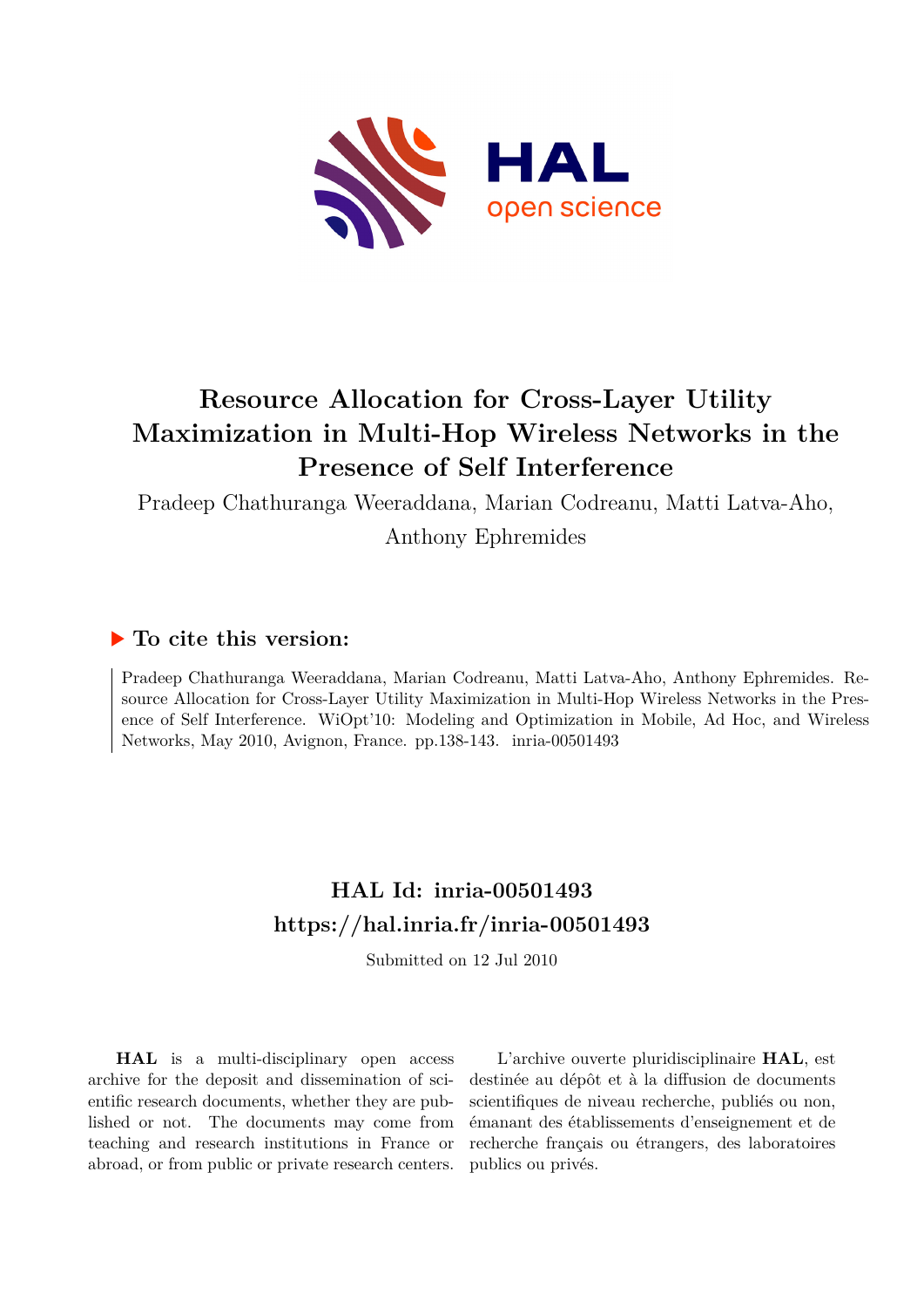# Resource Allocation for Cross-Layer Utility Maximization in Multi-Hop Wireless Networks in the Presence of Self Interference

Chathuranga Weeraddana, *Student Member, IEEE,* Marian Codreanu, *Member, IEEE,* Matti Latva-aho, *Senior Member, IEEE* Anthony Ephremides, *Fellow, IEEE,*

*Abstract***—The cross-layer utility maximization problem subject to stability constraints is considered for a multi-hop wireless network. A time slotted network, where the channel gains are changing randomly from slot to slot is assumed. The optimal cross-layer network control policy can be decomposed into three subproblems: 1)** *flow control***, 2)** *next-hop routing and in-node scheduling***, and 3)** *power and rate control***, also known as** *resource allocation* **(RA).**

**In the case of multi-hop networks, RA subproblem is particularly difficult to solve due to the** *self interference* **problem which arises when a node simultaneously transmits and receives in the same channel. According to relative distances between networks nodes, the self interference coefficients can be several order of magnitude larger than the power gains between distinct nodes. Thus, standard RA methods for bipartite networks can not be applied directly.**

**The main contribution of this paper is to derive a novel RA algorithm for multi-hop wireless networks which is capable to deal with the self interference problem and does not rely on combinatorial constraints for finding the set of links which can be simultaneously activated. The numerical results show that the proposed RA algorithm can provide significant gains at network layer in terms of end-to-end rates and network congestion, even though the solution is local.**

**Index Terms: Multi-hop wireless networks, self interference, cross-layer optimization, network utility maximization, backpressure, resource allocation, signomial programming.**

#### I. INTRODUCTION

The concept of network utility maximization (NUM) was introduced by Kelly et. al. in [1], [2] for fairness control in wireline networks. In [3]–[7] Kelly's NUM framework was extended to cover certain aspects of wireless networks. It has been shown that an optimal cross-layer control policy, which achieves data rates arbitrarily close to the optimal operating point, can be decomposed into three subproblems that are normally associated with different network layers. Specifically, *flow control* resides at the transport layer, *routing and innode scheduling* resides at the network layer, and *resource allocation* (RA) is usually associated with the medium access control (MAC) and physical (PHY) layers [4].

The flow control and routing/scheduling subproblems are convex optimization problems and can be solved relatively easily. Under reasonably mild assumptions, the RA subproblem can be cast as a general weighted sum-rate maximization over the instantaneous achievable rate region [4], [8]–[10]. The weights of the links are given by the differential backlogs and the policy resembles the well known *backpressure algorithm* introduced by Tassiulas and Ephremides in [11], [12] and

further extended in [13], [14] to dynamic networks with power control capabilities. Tutorials [8]–[10] provide detailed surveys on the wireless network control approaches mentioned above.

In the case of wireless networks, the achievable rates on the links are interdependent due to interference, i.e., the achievable rate of a particular link depends on the powers allocated to all other links. This coupling makes the RA subproblem a difficult nonconvex optimization problem [8], [9]. Another challenge, particularly specific to multi-hop networks, is that only certain subsets of links can be simultaneously activated in order to avoid the large *self interference* encountered when a node transmits and receives in the same time [8], [15]–[21]. This typically leads to a *node-exclusive interference model* which often requires combinatorial optimization approaches. Therefore, the problem of finding the global optimum for the RA subproblem is essentially non-tractable, even for off line optimization of moderate size networks.

Several approximations have been proposed for the case when all links in the network operate in certain signal-tointerference-and-noise-ratio (SINR) regions. For instance, the assumption that the achievable rate is a linear function of the SINR (i.e., low SINR region) is widely used in the ultra-wide-band systems [22]–[24]. In addition [3], [25], [26] provide solutions for the power and rate control in low SINR region. The high SINR region is treated in [27]–[29]. The above mentioned methods ignored the *self interference* problem and they fail to solve the general problem, where at the optimal operating point different links correspond to different SINR regions, which is usually the case for the multi-hop networks. The RA subproblem can be cast into a signomial programming (SP) formulation [30, Sec. 9] or into a complementary geometric program (CGP) [31] and locally optimal solutions can be obtained efficiently [32]–[35]. So far, no globally optimal solutions are known for the general case of multi-hop networks operating at arbitrary SINR values [36]. Furthermore, in the case of multi-hop networks, novel techniques specially designed to handle the self interference problem are still required.

In this paper we develop an iterative RA algorithm for multihop wireless networks which is capable to deal with the self interference problem and does not rely on combinatorial constraints for finding the set of links which can be simultaneously activated. The numerical results show that the proposed RA algorithm can provide significant gains at network layer in terms of end-to-end rates and network congestion, even though the solution is local.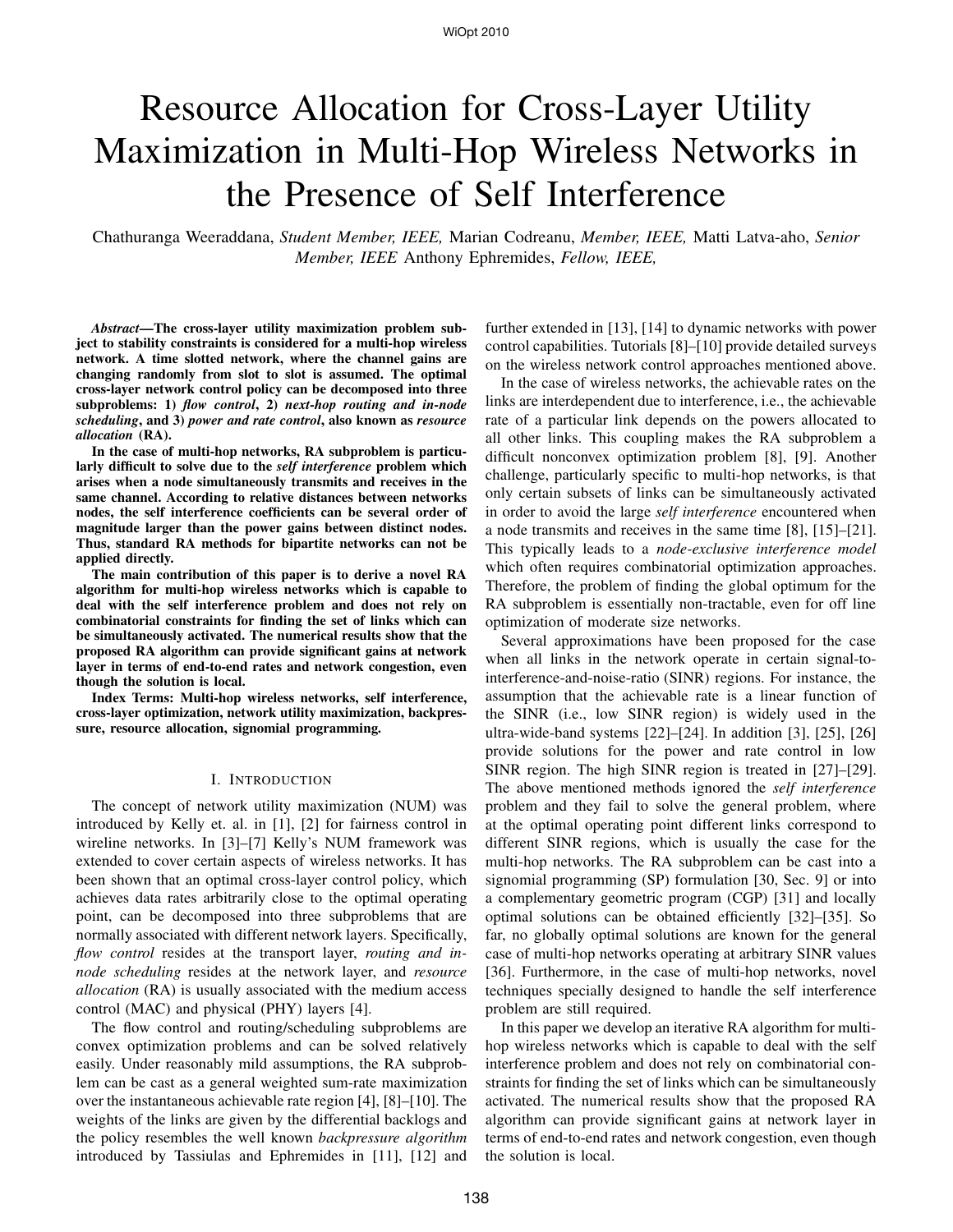The rest of the paper is organized as follows. The system model and the problem formulation are presented in Section II. The proposed power and rate control algorithm is presented in Section III. The numerical results are presented in Section IV and Section V concludes our paper.

#### II. SYSTEM MODEL AND PROBLEM FORMULATION

The wireless network consists of a collection of nodes which can send, receive and relay data across wireless links. The set of all nodes is denoted by  $N$  and we label the nodes with the integer values  $n = 1, \ldots, N$ . A wireless link is represented as an ordered pair  $(i, j)$  of distinct nodes. The set of links is denoted by  $\mathcal L$  and we label the links with the integer values  $l = 1, \ldots, L$ . We define  $tran(l)$  as the transmitter node of link l, and  $rec(l)$  as the receiver node of link l. The existence of a link  $l \in \mathcal{L}$  implies that a direct transmission is possible from node  $tran(l)$  to node  $rec(l)$ . Furthermore, we define  $\mathcal{O}(n)$  as the set of links that are outgoing from node n, and  $\mathcal{I}(n)$  as the set of links that are incoming to node  $n$ .

The network is assumed to operate in slotted time with slots normalized to integer values  $t \in \{1, 2, 3, \ldots\}$ . In every time slot, a network controller decides the power and rates allocated to each link. We denote by  $p_l(t)$  the power allocated to each link  $l$  during time slot  $t$ . The power allocation is subject to a maximum power constraint  $\sum_{l \in \mathcal{O}(n)} p_l(t) \leq p_n^{\max}$  for each node *n*. Let  $g_{ij}(t)$  denote the power gain from the transmitter of link  $i$  to the receiver of link  $j$  during time slot  $t$ . Note that when  $i \in \mathcal{O}(n)$  and  $j \in \mathcal{I}(n)$ , the term  $g_{ij}(t)$  represents the power gain within the same node from its transmitter to its receiver, and is referred to as the self interference gain (see Figure 1). Let us denote the set of all link pairs  $(i, j)$ for which the transmitter of link  $i$  and the receiver of link j coincide as  $A = \{(i, j)_{i,j \in \mathcal{L}} | train(i) = rec(j)\}$ . We let  $g_{ij}(t) = 1$  for all link pairs  $(i, j) \in \mathcal{A}$  to model the very large self interference that would affect the incoming links of a node if it simultaneously transmitted and received in the same channel. Note that, according to relative distances between network's nodes, these gains can be several order of magnitude larger than the power gains between distinct nodes.



Fig. 1. Self interference for a link pair  $(i, j) \in A$ .

In this paper we restrict ourselves to the case where all receivers perform single-user detection (i.e., they decode each of their intended signals by treating all other interfering signals as noise) and assume that the achievable rate of link l during time slot  $t$  is given by

$$
r_l(t) = \log\left(1 + \frac{g_{ll}(t)p_l(t)}{\sigma^2 + \sum_{j \neq l} g_{jl}(t)p_j(t)}\right),\tag{1}
$$

where  $\sigma^2$  represents the power of the thermal noise at the receiver. The use of Shannon formula for achievable rate is approximate in the case of finite length packets and is used to avoid the complexity of rate-power dependence in practical modulation and coding schemes. This is a common practice but it must be noted that this is not strictly correct. However, as the packet length increases it is asymptotically correct. Finally, we denote with  $p(t) \in \mathbb{R}^L_+$  the overall power allocation matrix, i.e.,  $p_l(t) = [\mathbf{p}(t)]_l$ .

Exogenous data arrive at the source nodes and they are delivered to the destination nodes over several, possibly multihop, paths. We identify the data by their destinations, i.e., all data with the same destination are considered as a single commodity, regardless of its source. We label the commodities with integers  $s = 1, \ldots, S$  ( $S \leq N$ ) and the destination node of commodity s is denoted by  $d_s$ . For every node, we define  $\mathcal{S}_n \subseteq \{1, \ldots, S\}$  as the set of commodities which can arrive exogenously at node *n*.

We consider a network utility maximization (NUM) framework similar to the ones considered in [4, Sec. III-A] and [9, Sec. 5.1]. Specifically, exogenously arriving data is not directly admitted to the network layer. Instead, the exogenous data is first placed in the transport layer storage reservoirs. At each source node, a set of flow controllers decides the amount of each commodity data admitted every time slot in the network. Let  $x_n^s(t)$  denote the amount of data of commodity  $s$  admitted in the network at node  $n$  during time slot  $t$ . At the network layer, each node maintains a set of S internal queues for storing the current backlog (or unfinished work) of each commodity. Let  $q_n^s(t)$  denote the current backlog of commodity  $s$  data stored at node  $n$ . We formally let  $q_{d_s}^s(t) = 0$ , i.e., it is assumed that data which is successfully delivered to its destination exits the network layer. Let  $\bar{x}_n^s$  be the average rate with which the data of commodity s is sent from node n to  $d_s$  over the used paths, i.e.,  $\bar{x}_n^s = \lim_{T \to \infty} \frac{1}{T} \sum_{t=1}^T E\{x_n^s(t)\}.$  Associated with each node-commodity pair  $(n, s)_{s \in S_n}$  we define a concave and nondecreasing *utility function*  $g_n^s(\bar{x}_n^s)$ , representing the "reward" received by sending data of commodity  $s$  from node  $n$  to node  $d_s$  at an average rate of  $\bar{x}_n^s$  [bits/slot]. The NUM problem under stability constraints can be formulated  $as<sup>1</sup>$ 

maximize 
$$
\sum_{n \in \mathcal{N}} \sum_{s \in \mathcal{S}_n} g_n^s(\bar{x}_n^s)
$$
  
subject to  $\{\bar{x}_n^s | n \in \mathcal{N}, s \in \mathcal{S}_n\} \in \Lambda$  (2)

where the optimization variables are  $\bar{x}_n^s$  and  $\Lambda$  represents the *network layer capacity region*, defined as the closure of the set of all data rates  $\{\bar{x}_n^s | n \in \mathcal{N}, s \in \mathcal{S}_n\}^2$  that are stably<sup>3</sup> supportable by the network, considering all possible multi-hop routing and resource allocations [9, Def. 3.7].

A dynamic cross-layer control algorithm which achieves data rates  $\bar{x}_n^s$  arbitrarily close to the optimal operating point has been introduced in [4]. Particularized to our network model, in every time slot  $t$ , the algorithm performs the following steps:

<sup>2</sup>For convenience this notation is used to describe the rate variables either as a set or as a vector.

<sup>3</sup>A network is strongly stable if all individual queues of the network have bounded time average backlogs [9, Def. 3.2]

<sup>1</sup>To avoid complications that may arise which are extraneous to our problem, we assume that all commodities have infinite demand at the transport layer [9, Sec. 5.2]. Nevertheless, the algorithm proposed in this paper is still applicable when this assumption is relaxed.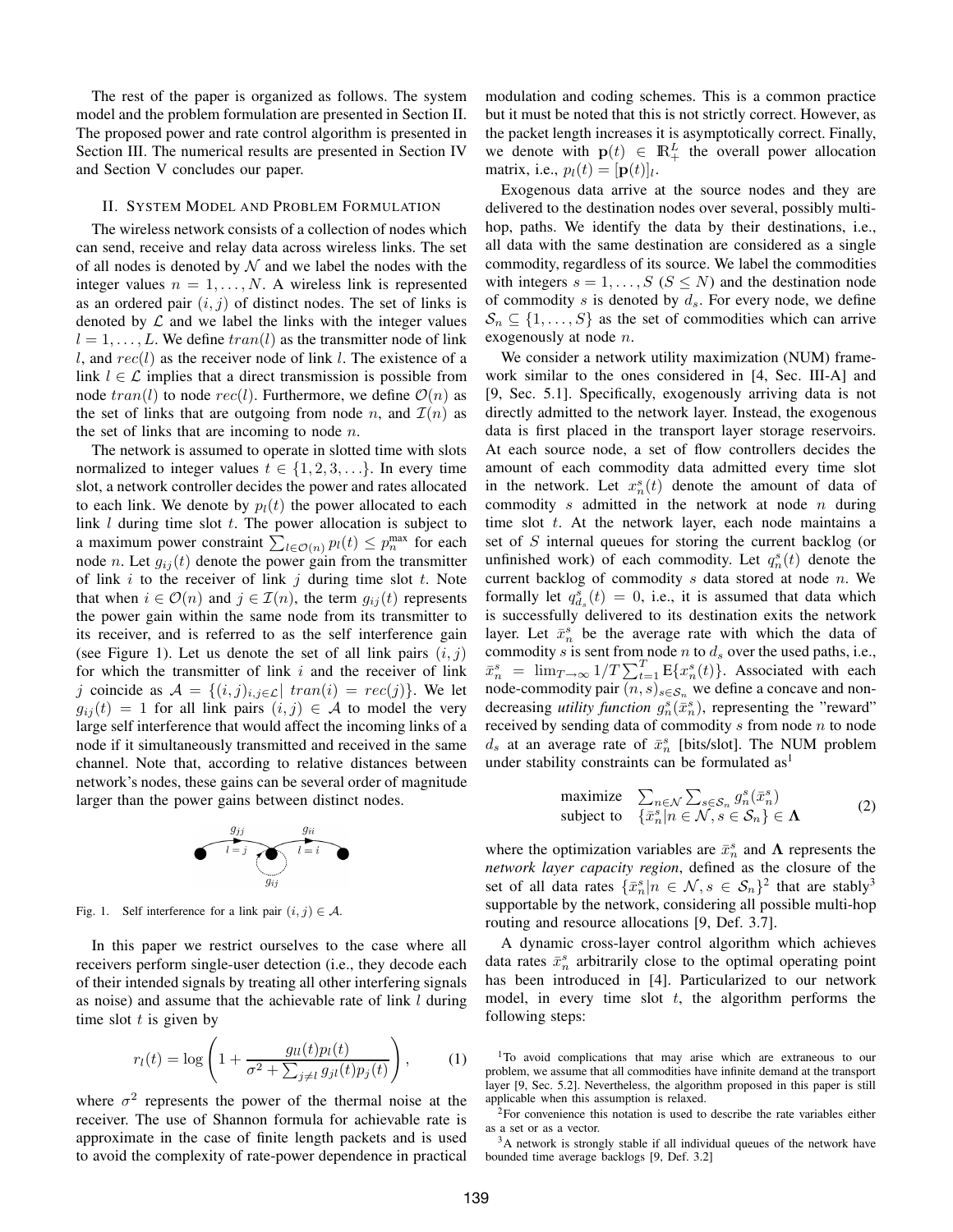*Algorithm 1:* Dynamic Cross-Layer Control Algorithm [4, Sec. III.A].

1) *Flow Control*: for each node  $n \in \mathcal{N}$ ,  $\{x_n^s(t)\}_{s \in \mathcal{S}_n}$  is obtained as the set of rates  $\{x_n^s\}_{s \in \mathcal{S}_n}$  which solves the following problem:

$$
\begin{array}{ll}\text{maximize} & \sum_{s \in \mathcal{S}_n} V g_n^s(x_n^s) - x_n^s q_n^s(t) \\ \text{subject to} & \sum_{s \in \mathcal{S}_n} x_n^s \le R_n^{\max}, \ x_n^s \ge 0, \end{array} \tag{3}
$$

where  $V > 0$  and  $R_n^{\max} > 0$  are the algorithm's parameters as described in [4].

- 2) *Routing and Scheduling*: for each link l, let  $\beta_l(t)$  =  $\max_{s} \left\{ q_{tran(l)}^{s}(t) - q_{rec(l)}^{s}(t), 0 \right\}$ . If  $\beta_{l}(t) > 0$ , the commodity that maximizes the differential backlog is selected for potential routing over link l.
- 3) *Resource Allocation* : the power allocation p(t) is given by **p** whose entries  $p_l$  solve the following problem

maximize 
$$
\sum_{l \in \mathcal{L}} \beta_l(t) \log \left( 1 + \frac{g_{ll}(t)p_l}{\sigma^2 + \sum_{j \neq l} g_{jl}(t)p_j} \right)
$$
  
subject to 
$$
\sum_{l \in \mathcal{O}(n)} p_l \le p_n^{\max}, n \in \mathcal{N}
$$

$$
p_l \ge 0, l \in \mathcal{L}.
$$
 (4)

Once the optimal power variables are determined the rate allocation is given by (1).

Note that this algorithm, like all algorithms that we present in the sequel, is fully centralized. The value of such centralized algorithms lies in the establishment of benchmarks for performance assessment. The quest for distributed implementations, although very important, lies outside the scope of the present paper and is left for future research.

#### III. RESOURCE ALLOCATION SUBPROBLEM

In this section we focus on resource allocation (RA) subproblem (4). Let us denote the objective function of problem (4) by  $f_0(\mathbf{p})$ . It can be expressed as

$$
f_0(\mathbf{p}) = \sum_{l \in \mathcal{L}} \log \left( 1 + \frac{g_{ll} p_l}{\sigma^2 + \sum_{j \neq l} g_{jl} p_j} \right)^{\beta_l} \tag{5}
$$

$$
= -\log \prod_{l \in \mathcal{L}} \left(1 + \gamma_l\right)^{-\beta_l},\tag{6}
$$

where the time index  $t$  was dropped for the sake of notational simplicity, and  $\gamma_l$  represents the SINR of link l, i.e.,

$$
\gamma_l = \frac{g_{ll}p_l}{\sigma^2 + \sum_{j \neq l} g_{jl}p_j}, \ l \in \mathcal{L}.\tag{7}
$$

Since the objective function increases with respect to each  $\gamma_l$  and since log( $\cdot$ ) is an increasing function, problem (4) can be reformulated equivalently as

minimize 
$$
\prod_{l \in \mathcal{L}} (1 + \gamma_l)^{-\beta_l}
$$
  
\nsubject to  $\gamma_l \le \frac{g_{ll}p_l}{\sigma^2 + \sum_{j \neq l} g_{jl}p_j}, l \in \mathcal{L}$   
\n $\sum_{l \in \mathcal{O}(n)} p_l \le p_n^{\max}, n \in \mathcal{N}$   
\n $p_l \ge 0, l \in \mathcal{L}$ , (8)

where the variables now are  $\{p_l, \gamma_l\}_{l \in \mathcal{L}}$ . Problem (8) is not convex, therefore it is very difficult to solve in general.

#### *A. Successive approximation algorithm for RA in the absence of self interferers [35]*

In [35] we proposed a successive approximation algorithm for RA inspired from SP/CGP solution methods [30], [31]. For reasons that will be clear soon in Sec. III-B, this algorithm works well in practice only in the absence of *self interference*. At each step, it solves an approximated version of problem (8) and the algorithm consists of repeating this step until convergence. This algorithm will be used as an auxiliary algorithm in the main iterative solution method that will be presented in Sec. III-B for RA in the presence of *self interference*. Here, we outline the auxiliary algorithm that will be useful in Sec. III-B.

*Algorithm 2:* Auxiliary Algorithm for RA

- 1) Given tolerance  $\epsilon > 0$ , a feasible power allocation  $\mathbf{p}_0$ ; The initial SINR guess  $\hat{\gamma}$  is given by (7).
- 2) Solve the following GP,

minimize 
$$
\prod_{l \in \mathcal{L}} \gamma_l^{-\beta_l \frac{\hat{\gamma}_l}{1+\hat{\gamma}_l}} \text{subject to } \alpha^{-1} \hat{\gamma}_l \leq \gamma_l \leq \alpha \hat{\gamma}_l, \ l \in \mathcal{L}
$$

$$
\sigma^2 g_{ll}^{-1} p_l^{-1} \gamma_l + \sum_{j \neq l} g_{ll}^{-1} g_{jl} p_j p_l^{-1} \gamma_l \leq 1,
$$

$$
\sum_{l \in \mathcal{O}(n)} (p_n^{\max})^{-1} p_l \leq 1, \ n \in \mathcal{N}
$$
(9)

with the positive variables  $\{p_l, \gamma_l\}_{l \in \mathcal{L}}$ . Denote the solution by  $\{p_l^*, \gamma_l^*\}_{l \in \mathcal{L}}$ .

3) If  $\max_{l \in \mathcal{L}} |\gamma_l^* - \hat{\gamma}_l| > \epsilon$  set  $\{\hat{\gamma}_l = \gamma_l^*\}_{l \in \mathcal{L}}$  and go to Step 2; otherwise STOP.

*Algorithm* 2 can be used as such for solving the RA subproblem in a particular class of wireless networks, for which  $\mathcal{A} = \emptyset$  (recall that  $\mathcal{A} = \{(i, j)_{i, j \in \mathcal{L}} | train(i) = rec(j)\}\)$ . We refer to these networks as *bipartite* since the set of nodes can be divided into two distinct subsets,  $T$  and  $R$ , such that  $T$  contains only transmitting nodes and  $R$  contains only receiving nodes. For such network topologies, there is no *self interference* problem, and a simple uniform power allocation can be used to initialize *Algorithm* 2.

#### *B. Successive approximation algorithm for RA in the presence of self interferers*

Let us now consider the general case where  $A \neq \emptyset$ , and, consequently, the RA problem must also cope with the self interference problem. The difficulty comes from the fact that the self interference gains  ${g_{ij}}_{(i,j)\in A}$  are typically few order of magnitude larger than the power gains between distinct network nodes  ${g_{ij}}_{i \in \mathcal{L}}$ . Thus, the SINR values at the incoming links of a node that simultaneously transmits in the same channel are very small and the convergence of *Algorithm* 2 becomes very slow if it starts with an initial SINR guess  $\hat{\gamma}$  containing entries with nearly zero values.

A standard way to deal with the self interference problem consists of adding a supplementary combinatorial constraint in the RA subproblem which does not allow any node in the network to transmit and receive simultaneously in the same channel [15], [16], [19]. We will refer to a power allocation which satisfies this constraint as *admissible*. Note that this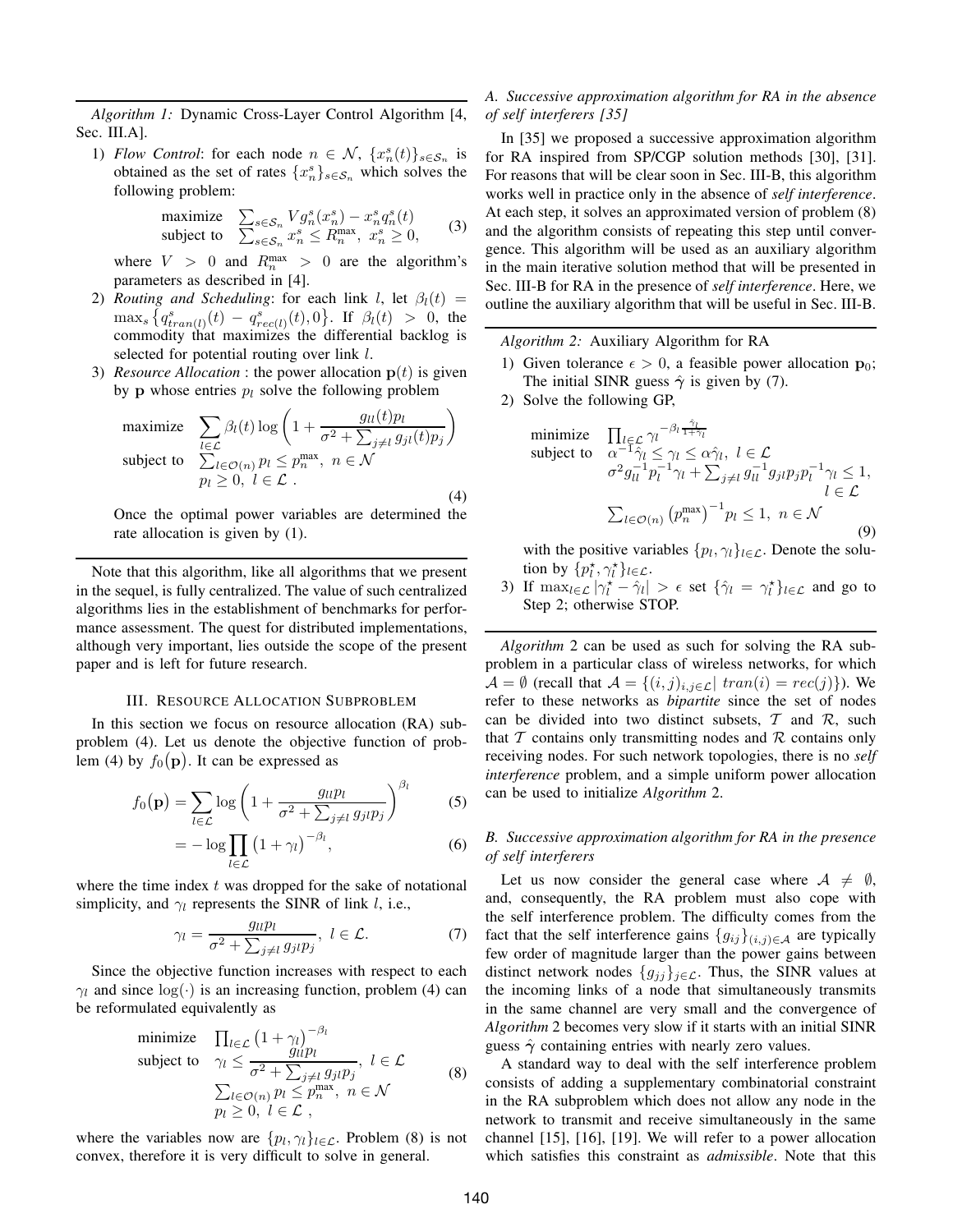approach would require solving a power optimization problem for each possible subsets of links that can be simultaneously activated. As the complexity of this approach grows exponentially with the number of links, this solution become quickly impractical. To avoid such enormous complexity we propose an iterative method, which runs *Algorithm* 2 for incrementally increasing values of self interference gains.

The outline of the proposed algorithm is as follows. It alternates between two steps: increasing the value of self interference gains, and running *Algorithm* 2 for updated values of self interference gains (the last point found is used as the initial point for *Algorithm* 2 in the next iteration). The algorithm consists of repeating these steps until a stopping criterion is satisfied.

*Algorithm 3:* Successive approximation algorithm for RA in the presence of self interferers

- 1) Given an initial self interference gain  $g_0 < 1$ ,  $\rho > 1$ , an initial (feasible) power allocation  $\mathbf{p}_0$ ; Let  $g = g_0$  and  $\mathbf{p} = \mathbf{p}_0.$
- 2) Set  $g_{ij} = g$  for all  $(i, j) \in \mathcal{A}$ .
- 3) Update SINR guess  $\hat{\gamma}$  by using (7) and perform steps 2) and 3) of *Algorithm* 2.
- 4) If  $\exists (i, j) \in \mathcal{A}$  such that  $p_i p_j > 0$ , then set  $g =$  $\min\{\rho q, 1\}$  and go to Step 4, otherwise STOP.
- 5) If  $g < 1$ , go to Step 2, otherwise STOP.

The initial self interference gain  $g_0$  is chosen in the same range of values as the power gains between distinct nodes. Specifically, in our simulations we select  $g_0 = \max_{j \in \mathcal{L}} \{g_{jj}\}.$ For any feasible power allocations  $p_0$ , the initial SINR guess  $\hat{\gamma}$  is given by (7) where all self interference gains, i.e.,  ${g_{ij}} |(i, j) \in \mathcal{A}$ , are replaced by g and gradually increased in each iteration. Note that *Algorithm* 3 terminates either when the power allocation obtained at Step 2 is *admissible* or when the self interference gains  $q = 1$  (i.e., the actual value of the self interference gains). Terminating *Algorithm* 3 if the solution is *admissible* is intuitively obvious for the following reason. The data associated with problem (9) become independent of self interference gains and therefore further increase in g after having an *admissible* solution has no effect on the results. Our computational experience suggests that *Algorithm* 3 yields an *admissible* solution way before g reaches value 1 (e.g., by selecting  $\rho = 2$ , in all our simulations an admissible power allocation is achieved in about  $1 - 4$ iterations).

A simple extension on the method can be used to dramatically decrease the complexity per GP in (9). Here, we eliminate the power variables  $p_l$  and the associated SINR variables  $\gamma_l$  from problem (9) when they have relatively very small contributions to the overall objective value of (9). Specifically, the exponent term  $\beta_l \frac{\hat{\gamma}_l}{1+\hat{\gamma}_l}$  in the objective of (9) is evaluated for all  $l \in \mathcal{L}$  and if  $\beta_l \frac{\hat{\gamma}_l}{1 + \hat{\gamma}_l} \ll \max_{l' \in \mathcal{L}} \left( \beta_{l'} \frac{\hat{\gamma}_{l'}}{1 + \hat{\gamma}_{l'}} \right)$ then  $p_l$ 's and the associated  $\gamma_l$ 's are eliminated in successive GPs.

#### IV. NUMERICAL RESULTS

In this section, we investigate quantitatively the gains achieved at the network layer when the proposed algorithm is used to solve the RA subproblem of the Dynamic Cross-Layer Control Algorithm (i.e., *Algorithm* 1, Sec. II). Specifically, in every time slot t, the rate allocation at Step 3 of *Algorithm* 1 is obtained by using the proposed RA *Algorithm* 3 described in Sec. III. We assume a block fading Rayleigh channel model, where the channel coefficients are constant during each time slot and change independently from slot-to-slot.

A fully connected multi-hop, multi-commodity wireless network as shown in Figure 2 is considered which is similar to the grid topology considered in [3, Sec. IV]. There are  $N = 9$  nodes and  $S = 3$  commodities. The commodities arrive exogenously at different nodes in the network as described in Table I. Thus we have  $S_1 = \{2\}, S_2 = \{3\}, S_3 = \{3\}, S_5 =$  $\{2\}, \mathcal{S}_7 = \{1,3\}, \text{ and } \mathcal{S}_i = \emptyset \text{ for all } i \in \{4,6,8,9\}.$ We assume that the average rates  $\bar{x}_n^s$  corresponding to all node-commodity pairs  $(n, s)_{s \in S_n}$ ,  $n \in \mathcal{N}$  are subject to proportional fairness, therefore we select the utility functions  $g_n^s(\bar{x}_n^s) = \ln(\bar{x}_n^s).$ 



Fig. 2. Multi-hop wireless network with  $N = 9$  nodes and  $S = 3$ commodities.

The nodes are located in a rectangular grid such that the horizontal and vertical distances between adjacent nodes are  $D_0$  meters [m]. We assume an exponential path loss model, where the channel power gains  $g_{ij}(t)$ , between distinct nodes are given by  $g_{ij}(t) = \left(\frac{d_{ij}}{d_0}\right)$  $\left(\frac{d_{ij}}{d_0}\right)^{-\eta} c_{ij}(t)$ , where  $d_{ij}$  is the distance from the transmitter of link i to the receiver of link j,  $d_0$  is the far field reference distance [37],  $\eta$  is the path loss exponent, and  $c_{ij}(t)$  are exponentially distributed random variables with unit mean, independent over the time slots as well as over the links. The first term of  $g_{ij}(t)$  represents the path loss factor and the second term models the Rayleigh small-scale fading. We selected  $\eta = 4$ ,  $d_0 = 1$ m, and  $D_0 = 10$ m for all simulations. The maximum power constraint is assumed the same for all nodes, i.e.,  $p_n^{\max} = p_0^{\max}$  for all  $n \in \mathcal{N}$ . The SNR operating point is defined as SNR =  $\frac{p_0^{\text{max}}}{\sigma^2} \left(\frac{D_0}{d_0}\right)^{-\eta}$ .

For comparing different RA algorithms, we consider the

TABLE I NETWORK COMMODITIES, DESTINATION NODES, AND SOURCE NODES

| Commodity (s) Destination node $(d_s)$ Source nodes |  |
|-----------------------------------------------------|--|
|                                                     |  |
|                                                     |  |
|                                                     |  |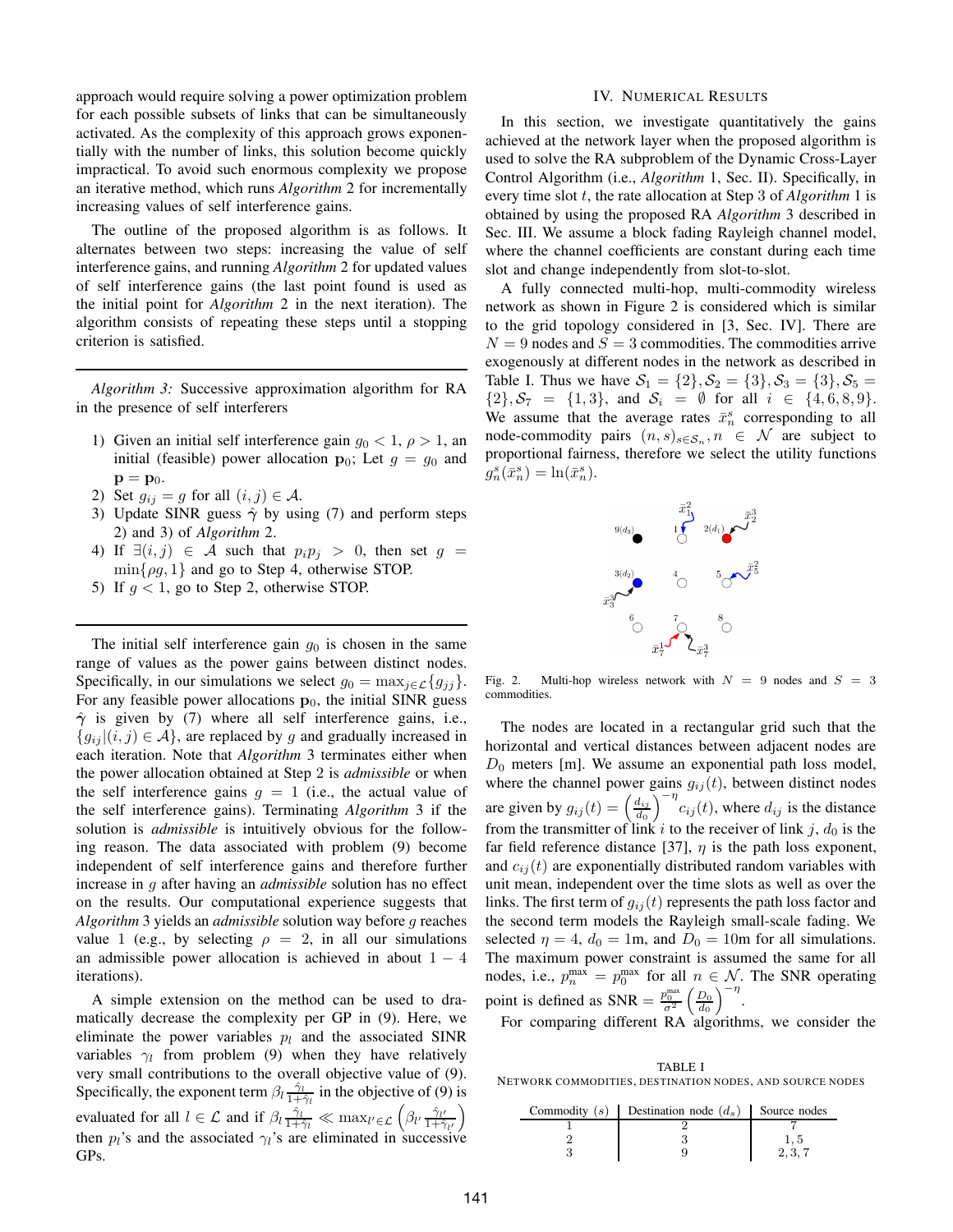

Fig. 3. Dependence of the average sum-rate  $\sum_{n=1}^{9} \sum_{s \in S_n} \bar{x}_n^s$  (left) and of the average network congestion  $\sum_{n=1}^{9} \sum_{s=1}^{3} \bar{q}_n^s$  (right) on the SNR.

following two performance metrics: 1) *the average sumrate*  $\sum_{n=1}^{9} \sum_{s \in \mathcal{S}_n} \bar{x}_n^s$  and 2) *the average network congestion*  $\sum_{n \in \mathcal{N}} \sum_{s=1}^{S} \bar{q}_n^s$ . The Dynamic Cross-Layer Control Algorithm (i.e., *Algorithm* 1) is simulated for  $T = 10000$  time slots, and the average rates  $\bar{x}_n^s$  and queue sizes  $\bar{q}_n^s$  are computed by averaging the last  $t_0 = 3000$  time slots, i.e.,  $\bar{x}_n^s = 1/t_0 \sum_{t=T-t_0}^{T} x_n^s(t)$  and  $\bar{q}_n^s = 1/t_0 \sum_{t=T-t_0}^{T} q_n^s(t)$ . In all considered setups, we selected  $V = 100$  (in eq. (3)) and the parameters  $R_n^{\max}$  (in eq. (3)) were chosen such that all conditions presented in [4, Sec. III-D] were satisfied.

Figure 3 shows the dependence of the average sum-rate (left) and of the average network congestion (right) on the SNR for several RA algorithms. First we have considered the optimal *base line single link activation* (BLSLA) policy<sup>4</sup> and the proposed *Algorithm* 3 with two initialization methods: 1) Uniform initialization and 2) BLSLA based initialization. In the case of uniform initialization the initial power allocation  $\mathbf{p}_0$  is chosen such that  $[\mathbf{p}_0]_l = p_0^{\max}/(|\mathcal{O}_{tran(l)}|)$ . In the case of BLSLA based initialization the initial power allocation  $\mathbf{p}_0$  is chosen such that  $[\mathbf{p}_0]_{l^*} : [\mathbf{p}_0]_j = M : 1$  for all  $j \in \mathcal{L}, j \neq l^*$ where  $l^*$  is the index of the active link obtained based on the optimal BLSLA policy and  $M \gg 1$  is a real number.

For comparison, we also plot the results for the low complex approaches where the set of nodes  $N$  is first partitioned into two disjoint subsets, the set of transmitting nodes  $T$  and the set of receiving nodes R and then either *Algorithm* 2 or a commonly used high SINR (HSINR) approximation<sup>5</sup> [27] is used for the RA subproblem. The partitioning the set of nodes  $\mathcal N$  in to two disjoint subsets is performed using two simple methods: 1) random partitioning and 2) greedy partitioning based on differential backlogs. In random partitioning, each node is allocated either to  $T$  or to  $R$  with equal probabilities. The greedy partitioning is performed as follows: we start with an empty set of links  $\overline{\mathcal{L}} = \emptyset$ . At each step, the link  $l^*$  from the set  $\mathcal{L} \setminus \overline{\mathcal{L}}$  which has the largest differential backlog  $\beta_l$ (i.e.,  $l^* = \arg \max_{l \in \mathcal{L} \setminus \bar{\mathcal{L}}} \beta_l$ ) is added to the set  $\bar{\mathcal{L}}$ . Then all links outgoing from  $rec(l^*)$  and all links incoming to  $tran(l^*)$ are deleted from  $\mathcal{L}$ . This procedure continues until there are no links left in  $\mathcal{L} \setminus \overline{\mathcal{L}}$ . The sets T and R can be found as  $\mathcal{T} = \{tran(l) | l \in \mathcal{L}\}$  and  $\mathcal{R} = \{rec(l) | l \in \mathcal{L}\}.$ 

From Figure 3 we make the following observations. First, *Algorithm* 3 with BLSLA based initialization yields results better than any other counterpart. In contrast, *Algorithm* 3 with uniform initialization exhibits significant deviations from the BLSLA solution at high SNR especially in the terms of average sum-rate. This type of behavior is indeed expected due to the nonconvexity of the RA problem. Moreover, it is important to remark that at low and moderate values of SNR, results due to *Algorithm* 3 are not significantly affected by the initialization method. We also observe that, *Algorithm* 3 with a proper initialization can significantly outperforms *Algorithm* 2 in conjunction with either random or greedy partitioning. This elaborates the importance of gradual self interference gain increments (i.e., Step 4 of *Algorithm* 3) in finding a better RA compared to the direct application of *Algorithm* 2 with a heuristic partitioning. In most cases there is no advantage to using HSINR approximation. These observations are very useful in practice since they illustrate that *Algorithm* 3 often work well when initialized with a reasonable starting point (e.g., BLSLA based initialization). In addition, we note that even with a very simple initialization, e.g., uniform initialization, *Algorithm* 3 yields substantial gains especially at small and moderate SNR values (e.g., 0dB - 20dB). Results suggest that the proposed algorithm deals well with the self interference. It often yields designs that are far superior to those obtained by employing simple extensions of certain RA techniques which are not specifically designed to handle the self interference problem (e.g., combinations of *Algorithm* 2 or HSINR approximation with heuristic node partition methods).

<sup>4</sup>A channel access policy where during each time slot only one link is activated is called BLSLA policy. The optimal BLSLA policy can be found easily: it consists of activating during each time slot only the link which achieves the maximum weighted rate [38].

<sup>&</sup>lt;sup>5</sup>The achievable rates  $\log(1 + \gamma_l)$  are approximated by  $\log(\gamma_l)$ . Hence, the objective function of problem (8) is approximated by  $\prod_{l \in \mathcal{L}} \gamma_l$  results in a convex approximation (i.e., a GP) of problem (8).  $\int_{l}^{-\beta_l}$ . This